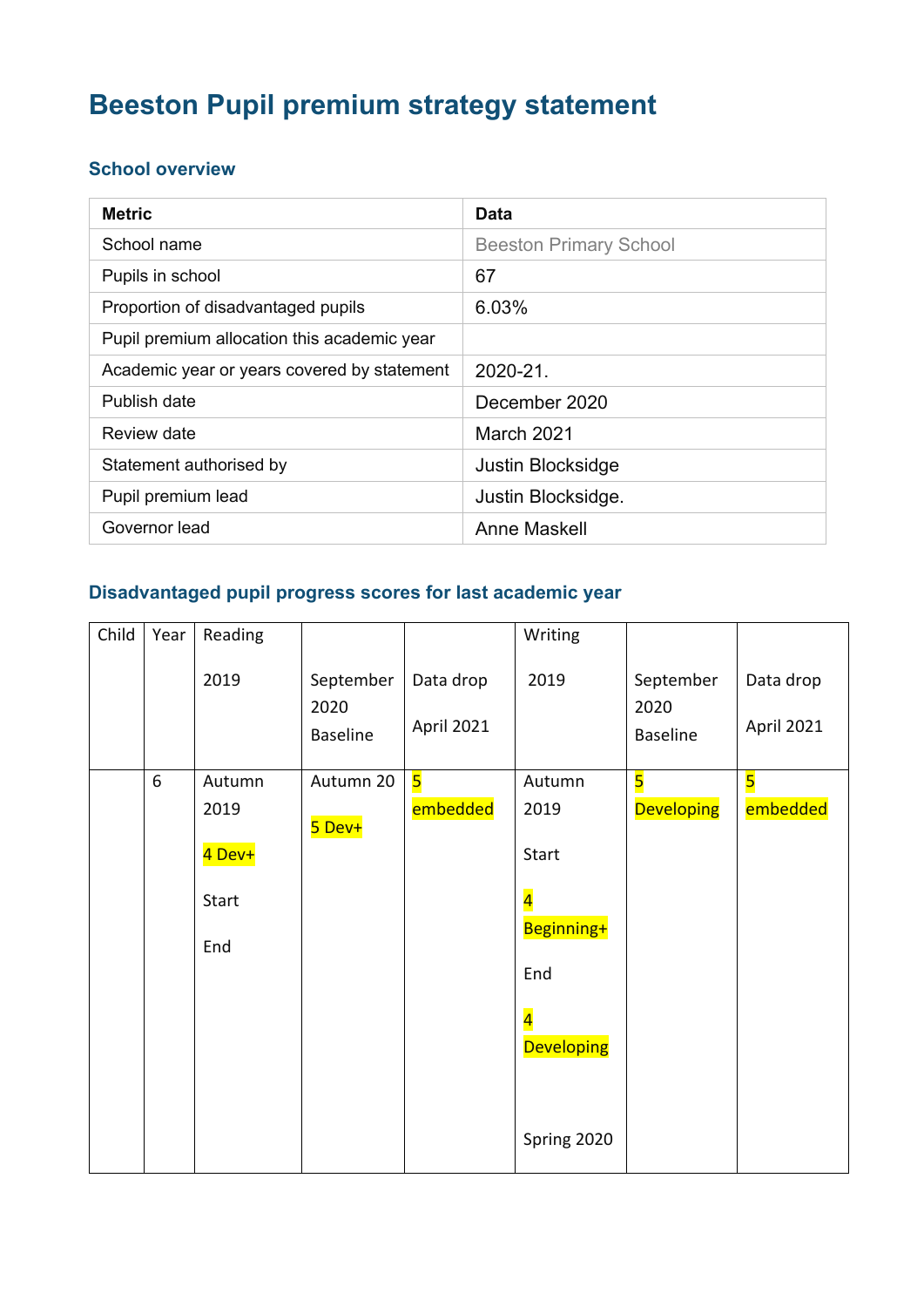|       |                                                                       |                                                           |                                        | End                                                                                                                                   |                               |                                       |
|-------|-----------------------------------------------------------------------|-----------------------------------------------------------|----------------------------------------|---------------------------------------------------------------------------------------------------------------------------------------|-------------------------------|---------------------------------------|
| $6\,$ | Autumn<br>2019<br>4 Beg<br>Start<br>End                               | Autumn 20<br>4 Dev +                                      | $\overline{\mathbf{4}}$<br>embedded    | Autumn<br>2019<br>Start<br>$\overline{\mathbf{1}}$<br>Developing+<br>End<br>$\overline{\mathbf{1}}$<br>Embedded<br>Spring 2020<br>End | 3 Beginning                   | $\overline{\mathbf{3}}$<br>Beginning+ |
| 6     | Autumn<br>2019<br>$\overline{\mathbf{4}}$<br>Embedded<br>Start<br>End | Autumn 20<br>$\overline{6}$<br>Beginning+                 | $6\overline{6}$<br>Developing+         | Autumn<br>2019<br><b>Start</b><br>4 Embeded<br>End<br>$\overline{\mathbf{5}}$<br>Beginning+<br>Spring 2020<br>End<br>5 Dev            | $6\overline{6}$<br>Beginning+ | $6\overline{6}$<br>Developing+        |
| 5     | Autumn<br>2019<br>$\overline{\mathbf{2}}$<br>Beginning+               | Autumn 20<br>$\overline{\mathbf{2}}$<br><b>Developing</b> | $\overline{\mathbf{2}}$<br>developing+ | Autumn<br>2019<br>Start<br>End                                                                                                        | P <sub>8</sub><br>Developing+ | P8<br>Embedded                        |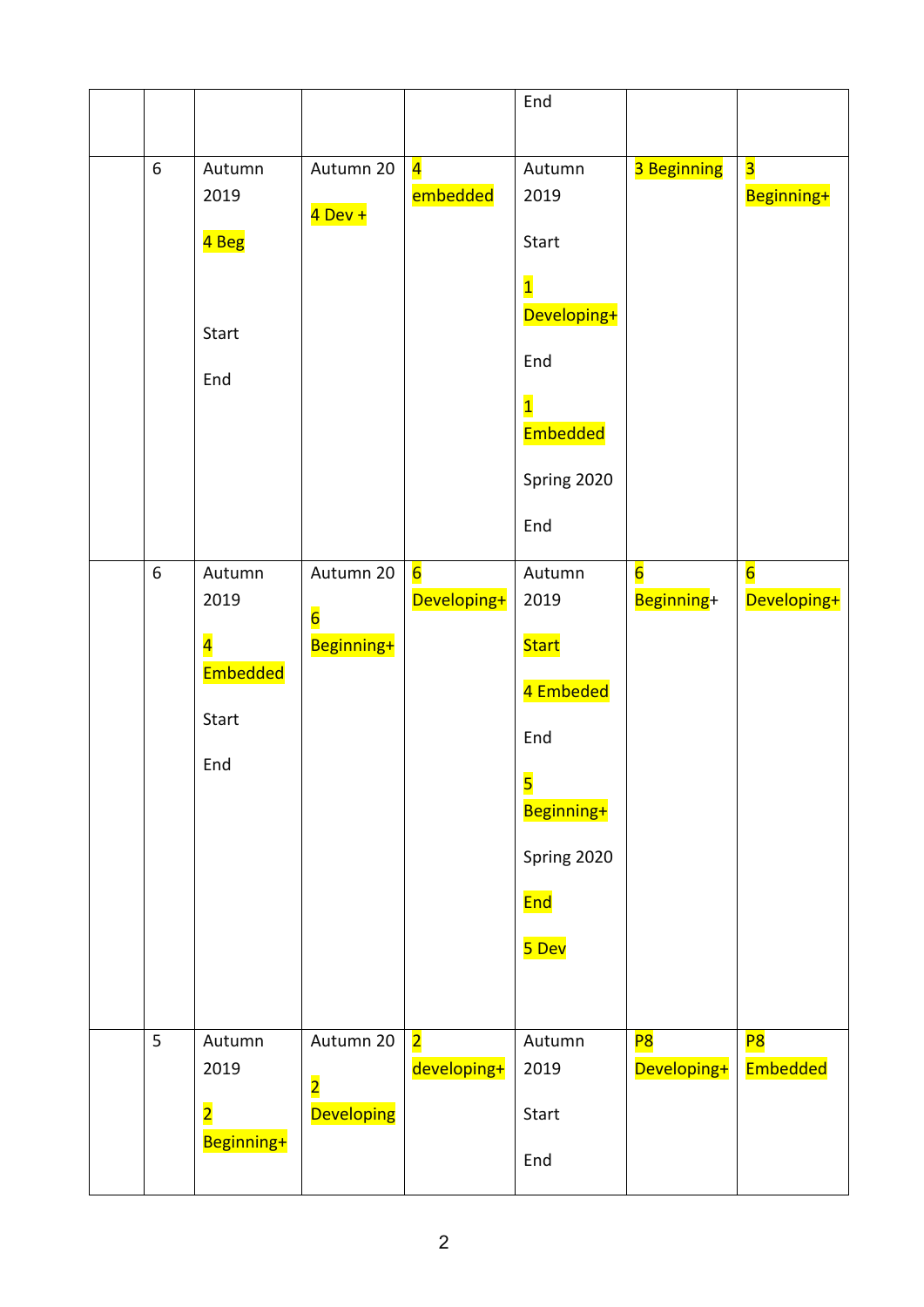|                                  | Start<br>End                                  |                         |                                       | <b>P7</b><br>embedded<br>Spring 2020<br>End<br>P8<br>Developing+                                                                 |                         |                                              |
|----------------------------------|-----------------------------------------------|-------------------------|---------------------------------------|----------------------------------------------------------------------------------------------------------------------------------|-------------------------|----------------------------------------------|
| 5                                | Autumn<br>2019<br>3 Dev<br>Start<br>End       | Autumn<br>2020<br>4 Dev | $\overline{\mathbf{3}}$<br>developing | Autumn<br>2019<br>Start<br>3 Beginning<br>End<br>$\overline{\mathbf{3}}$<br>Beginning+<br>Spring 2020<br>End<br><b>3 Mastery</b> | 3 Mastery               | $\overline{\mathbf{2}}$<br>Developing+       |
| $\overline{3}$                   | Autumn<br>2019<br><mark>W</mark><br>Embedded+ | Autumn<br>2020<br>1 Beg | Spring<br>2021<br>1 Beg+              | Autumn<br>2019<br>1 Beg                                                                                                          | Autumn<br>2020          | Spring<br>2021<br>$40 -$<br>60months<br>dev+ |
| $\overline{3}$<br>$\overline{3}$ | Autumn<br>2019<br>1 Mastery                   | Autumn<br>2020<br>2 Beg | Spring 2020<br>$2$ Beg +              | Autumn<br>2019<br>2 Beg                                                                                                          | Autumn<br>2020<br>2 Beg | Spring 2020<br>3 Beg                         |
|                                  | Autumn<br>2019                                | Autumn<br>2020          | Spring 2020<br>2 Beg+                 | Autumn<br>2019                                                                                                                   | Autumn<br>2020          | Spring 2020<br>2 Dev                         |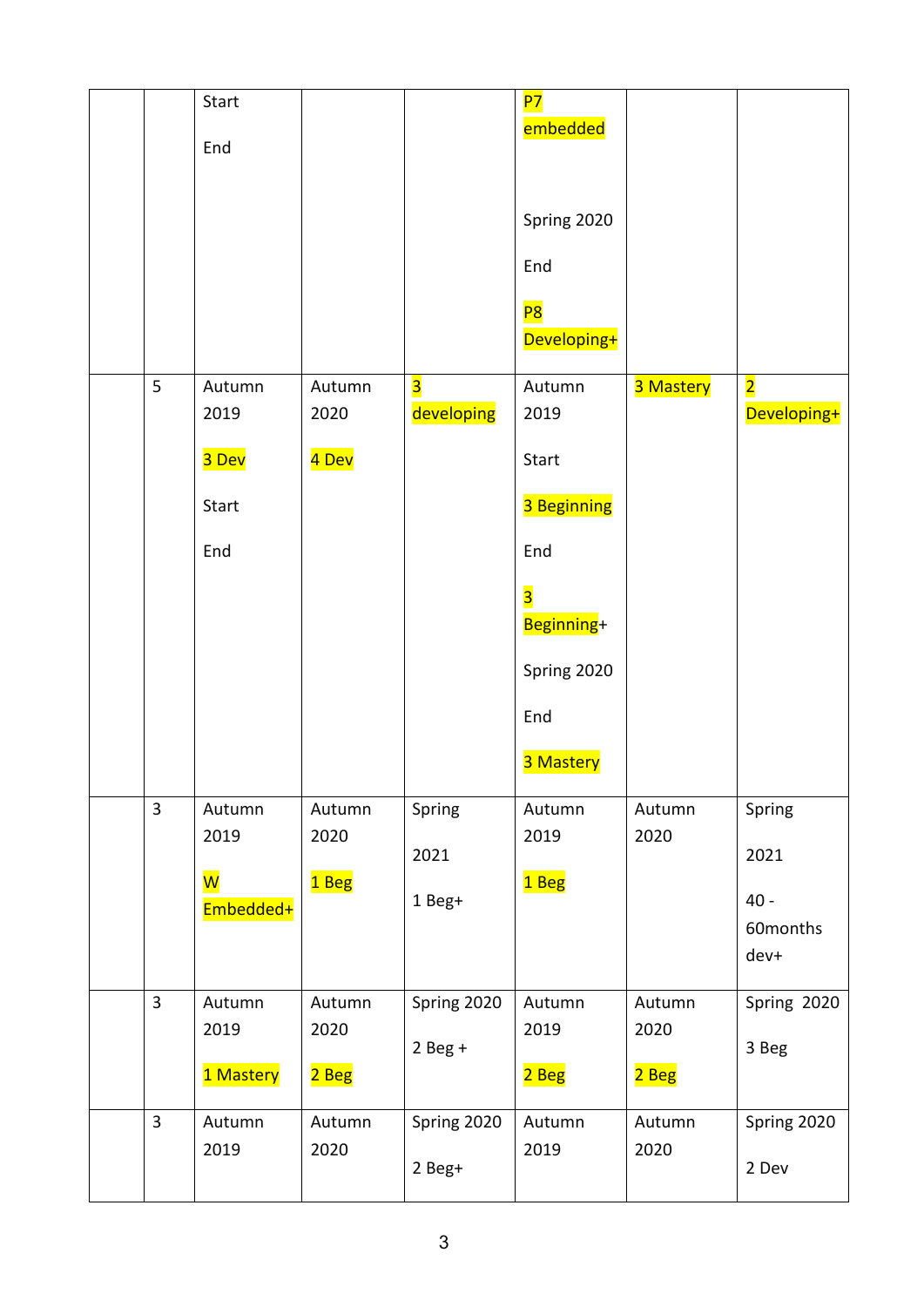|   | Embedded               | 2 Beg          | 1 Dev                  | $2$ Beg +      |  |
|---|------------------------|----------------|------------------------|----------------|--|
| 2 | Autumn<br>2019         | Autumn<br>2020 | Autumn<br>2019         | Autumn<br>2020 |  |
|   | <b>ELG</b><br>Embedded | 1 Dev          | <b>ELG</b><br>Embedded | 1 Dev          |  |

Maths Pupil Premium Pupils Progress 2019-2020

|                | Start of 2019   | Start of 2020 | <b>April 2021</b> |
|----------------|-----------------|---------------|-------------------|
| 6              | 3 Emb           | 5 Beg         |                   |
| 6              | 2 Beg+          | 3 Dev+        |                   |
| 3              | 1 Beg           | 1 Beg         | 1 Beg+            |
| 5              | 1 Mast          | 3 Beg+        |                   |
| 3              | 1 Emb           | 1 Mast        | $2$ Beg +         |
| $\overline{2}$ | ELG Emb (W Emb) | $1$ Beg +     |                   |
| 5              | $3$ Beg +       | 4 Emb         |                   |
| 3              | 1 Dev+          | 2 Beg         | 2 Emb             |
| 6              | $4$ Dev +       | 5 Emb         |                   |

## **Strategy aims for disadvantaged pupils 2020-21**

| <b>Measure</b>                                                     | <b>Score</b>                                                                                                                                   |
|--------------------------------------------------------------------|------------------------------------------------------------------------------------------------------------------------------------------------|
| Progress of disadvantaged children at least<br>matches their peers | Progress in Y1 Phonics<br>End of KS1- Reading<br>End of KS1 - Writing<br>End of $KS$ 1 – Maths<br>End of KS2 - Reading<br>End of KS2 - Writing |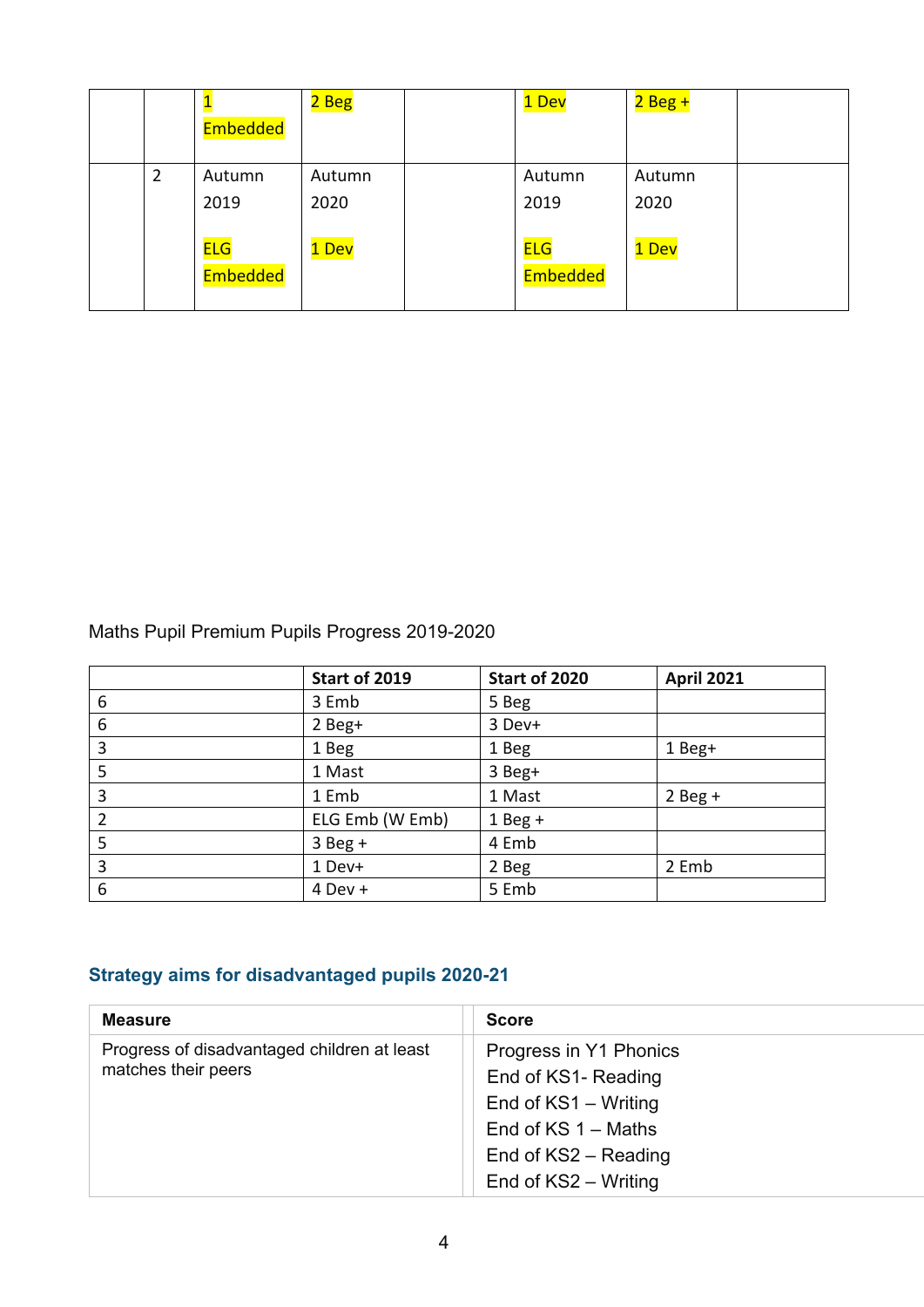|                                                                                                                                                                                                                                                                                                                                                                                                                       |                           | End of KS2 - Maths<br>End of $Y3 - (RWM)$<br>End of $Y4 - (RWM)$<br>End of $Y5 - (RWM)$                                                                                                                                                                                                                             |
|-----------------------------------------------------------------------------------------------------------------------------------------------------------------------------------------------------------------------------------------------------------------------------------------------------------------------------------------------------------------------------------------------------------------------|---------------------------|---------------------------------------------------------------------------------------------------------------------------------------------------------------------------------------------------------------------------------------------------------------------------------------------------------------------|
| <b>Measure</b><br>Expected progress is reached by target<br>groups of disadvantaged<br>(i) Y6SEN/Disadvantaged pupils make<br>continuous progress<br>(ii)Y5 SEN/PP Progress is accelerated for<br>disadvantaged pupils in Writing and<br>Punctuation<br>(iii)Y3 SEN/PP pupils have Catch-up<br>strategies to ensure missing learning is<br>replaced and readiness for learning is<br>strengthened and more consistent |                           |                                                                                                                                                                                                                                                                                                                     |
| <b>Measure</b>                                                                                                                                                                                                                                                                                                                                                                                                        | <b>Activity</b>           |                                                                                                                                                                                                                                                                                                                     |
| Disadvantaged Y3 pupils are<br>supported through PP booster<br>groups and additional Catch-up<br>strategies to enable readiness to<br>learn and accelerate progress.<br>Use of BLAST speech and<br>language programme by TAs<br>(SIDP Quality of Education 1)                                                                                                                                                         |                           | The strategy will involve booster groups, targeted<br>teacher support/TA and use of the 'Blast' speech<br>and language programme<br>TAs trained in the use of BLAST                                                                                                                                                 |
| Disadvantaged Y5 pupils need<br>to strengthen their Writing and<br><b>Punctuation skills</b><br>(SIDP Quality of Education1)                                                                                                                                                                                                                                                                                          | targeted resources        | Teacher CPD to include: -<br>Subject Lead supports teachers in developing<br>Booster group established with additional specialist<br>teacher (retired) leading<br>Retired specialist teacher to work alongside and be<br>involved in further training of support staff to support<br>booster groups and individuals |
| Barriers to learning these<br>priorities address include<br>Covid-19 impact<br>Access to quality teaching<br>enabling sharper focus to<br>progress boosters                                                                                                                                                                                                                                                           | decision making<br>issues | Strong risk assessment regime in MAT<br>Heads of School collaborative and involved in<br><b>CPOMS</b> monitoring of emergent Mental Health                                                                                                                                                                          |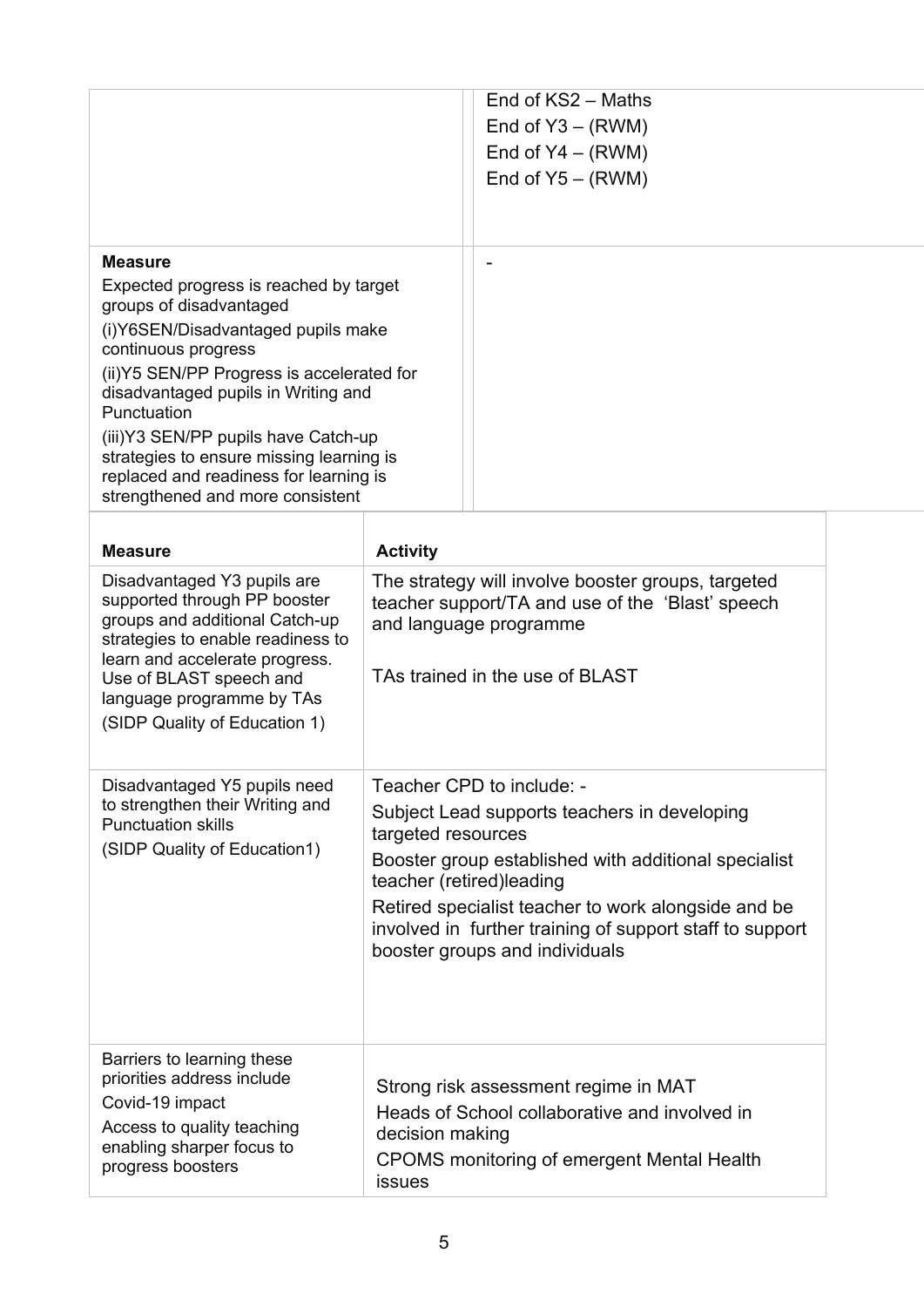| Mental health impacting on<br>readiness to learn still emerging<br>in some pupils |                                                            |
|-----------------------------------------------------------------------------------|------------------------------------------------------------|
| Projected spending                                                                | To continue to use Disadvantaged funding for TA<br>support |

## **Teaching priorities for current academic year**

#### Planets

| Aim                 | <b>Target</b>                                                                                | <b>Progress towards</b><br>target<br>April 2021                                                                                                                               | <b>Target</b><br>date |
|---------------------|----------------------------------------------------------------------------------------------|-------------------------------------------------------------------------------------------------------------------------------------------------------------------------------|-----------------------|
| Progress in Reading | To be able to confidently<br>use single letter sounds<br>to sound out and read<br>CVC words. | Achieved.                                                                                                                                                                     | Easter<br>2021        |
|                     | To be able to infer a<br>character's feelings from<br>evidence in the text.                  | Making progress.<br>Needs to be<br>consistently based on<br>what she reads.                                                                                                   |                       |
|                     | To be able to infer a<br>character's feelings from<br>evidence in the text.                  | Making progress.<br>Needs to be<br>consistently based on<br>what she reads.                                                                                                   |                       |
| Progress in Writing | To be able to use single<br>letter sounds to sound out<br>a word before writing.             | Can recall single<br>letter sounds. Cannot<br>apply this to writing<br>independently. Ideas<br>rush through his mind<br>and focus on<br>individual word<br>formation is lost. | Easter<br>2021        |
|                     | To be able to write a<br>length and use<br>handwriting which is<br>smaller in size.          | Quantity and quality of<br>writing has improved.<br>Beginning to join and<br>writing is neater.<br>Overall size of letters<br>needs to be reduced.                            |                       |
|                     | To write with the purpose<br>in mind. To start each<br>sentence with a capital<br>letter.    | Focus on purpose is<br>better. Capitals are<br>used more regularly<br>but not consistently<br>throughout a written<br>text.                                                   |                       |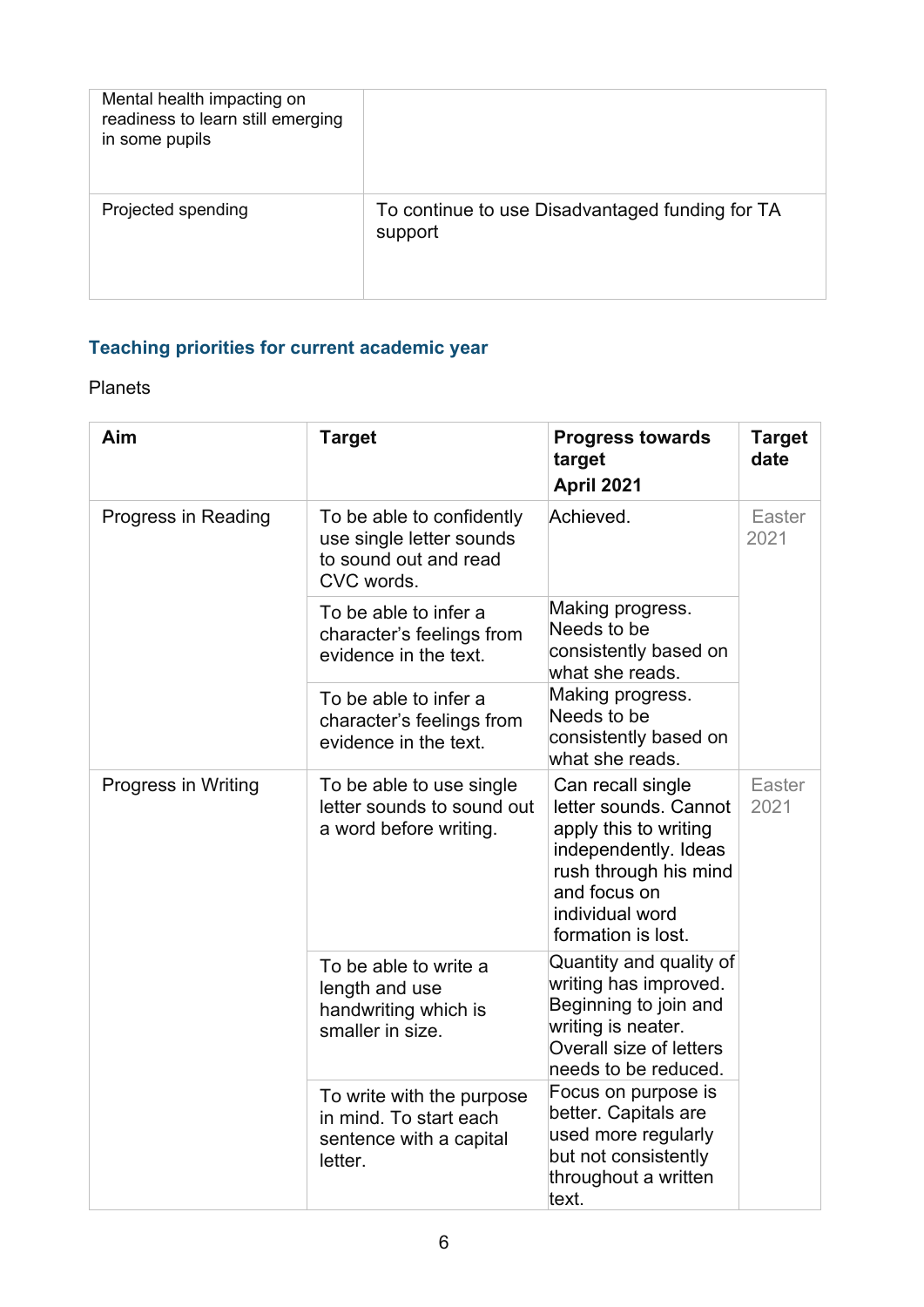| Progress in<br><b>Mathematics</b> | To recall multiplication<br>facts for the 2, 5 and 10<br>times tables.             | Can count in 2, 5 and<br>10. Need to work on<br>recalling facts at<br>random. | Easter<br>2021 |
|-----------------------------------|------------------------------------------------------------------------------------|-------------------------------------------------------------------------------|----------------|
|                                   | To be able to use efficient<br>written methods for<br>addition and subtraction.    | Achieved for addition.<br>Inconsistent for<br>subtraction.                    |                |
|                                   | To confidently solve<br>problems using her<br>knowledge of the four<br>operations. | Is developing her<br>ability to this. Needs<br>more focussed<br>support.      |                |

## **Teaching priorities for current academic year**

#### Comets

| Aim                    | <b>Target</b>                                                                                                                                                                                                                                                                       | <b>Progress towards</b><br>outcome<br>April 2021                                                                                                                                                                                             | <b>Target</b><br>date |
|------------------------|-------------------------------------------------------------------------------------------------------------------------------------------------------------------------------------------------------------------------------------------------------------------------------------|----------------------------------------------------------------------------------------------------------------------------------------------------------------------------------------------------------------------------------------------|-----------------------|
| Progress in<br>Reading | To be able to able to answer 2<br>and 3 mark questions more<br>reliably.<br>To achieve an expected pass<br>in KS2 SAT's.                                                                                                                                                            |                                                                                                                                                                                                                                              | Easter<br>2021        |
|                        | To improve reading stamina in<br>order to be able to read<br>independently for 15 minutes.<br>To answer 1 mark questions<br>more reliably in writing.<br>To answer questions in writing<br>not just orally.<br>To have the confidence and<br>self-esteem to believe in<br>yourself. | Can now read for<br>5mins sustained so<br>this still needs to be<br>developed.<br>Can answer retrieval<br>questions more<br>accurately.<br>Can answer question<br>in writing more<br>confidently.<br>We are still working<br>on self-esteem. |                       |
|                        | To continue to love reading<br>non-fiction books.<br>To start to read fiction books at<br>length.<br>To continue to answer<br>inference questions and use a                                                                                                                         | Still has a love for<br>non-fiction.<br>Beginning to read<br>fiction but this still<br>needs developing.                                                                                                                                     |                       |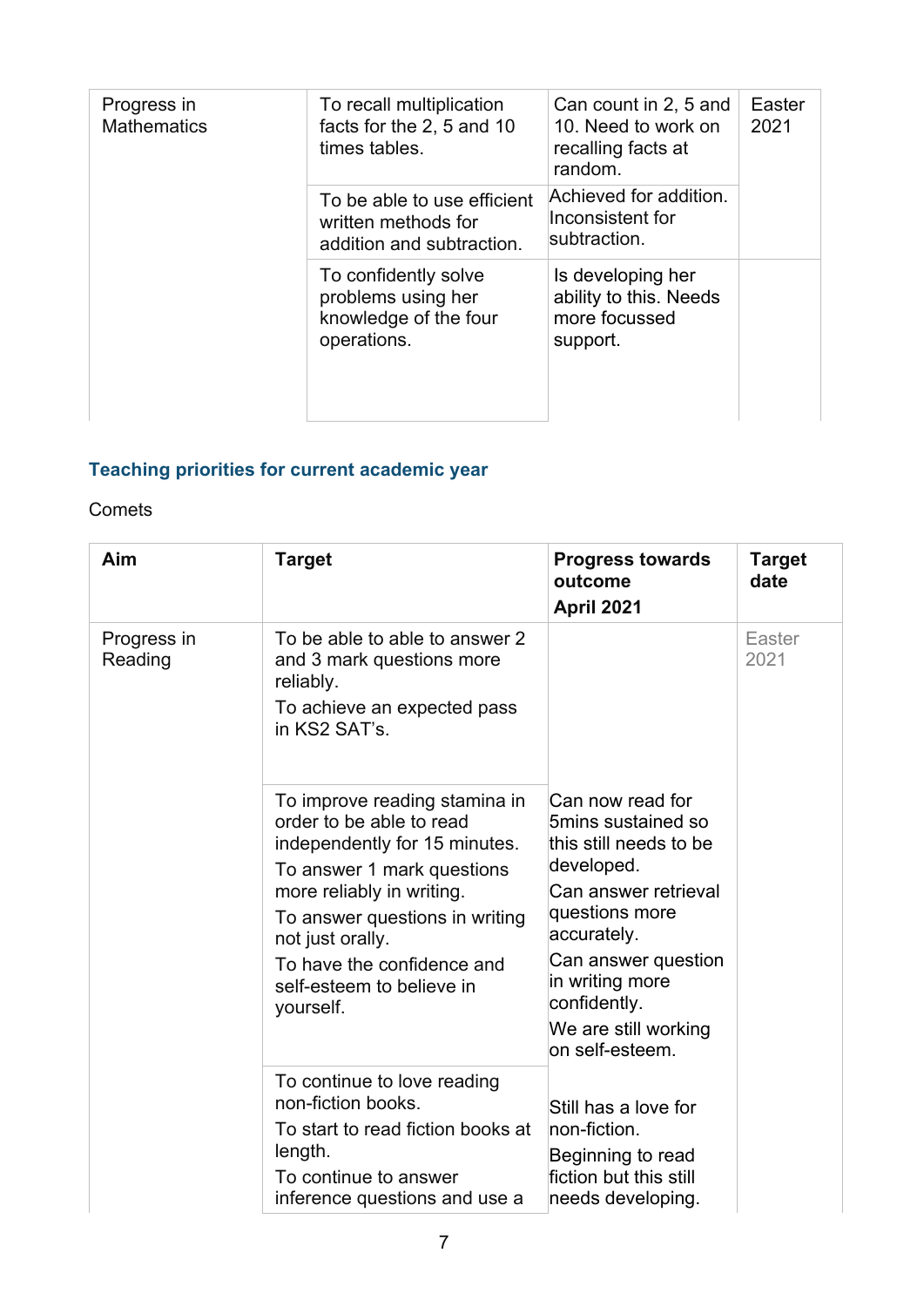|                        | scribe to show evidence in<br>capability.<br>To improve reading stamina in<br>order to be able to read<br>independently for 15 minutes.<br>To continue to answer 1 and 2<br>mark questions correctly<br>consistently.<br>To achieve Greater depth in<br>KS2 SAT's.<br>To continue to read a range of<br>genres. | Can answer inference<br>questions confidently<br>and beginning to write<br>independently.<br>Can reading for 5<br>mins independently.<br>Can answer retrieval<br>questions and moving<br>onto inference.<br>N/A<br>Achieved. |                |
|------------------------|-----------------------------------------------------------------------------------------------------------------------------------------------------------------------------------------------------------------------------------------------------------------------------------------------------------------|------------------------------------------------------------------------------------------------------------------------------------------------------------------------------------------------------------------------------|----------------|
| Progress in<br>Writing | To achieve an expected pass<br>in KS2 writing.<br>To improve punctuation and<br>cohesive devices in writing.                                                                                                                                                                                                    | Working on this.                                                                                                                                                                                                             | Easter<br>2021 |
|                        | To be able to punctuate<br>sentences with capital letters<br>and full stops.                                                                                                                                                                                                                                    | Achieved.                                                                                                                                                                                                                    |                |
|                        | To use conjunctions in<br>sentences.<br>To have the confidence and<br>self-esteem to believe in                                                                                                                                                                                                                 | Beginning to do this.                                                                                                                                                                                                        |                |
|                        | yourself.<br>To improve writing speed and<br>stamina.                                                                                                                                                                                                                                                           | Working on this.                                                                                                                                                                                                             |                |
|                        | To use Access to Technology<br>as a dictation to help this.                                                                                                                                                                                                                                                     | Achieved but needs<br>developing.                                                                                                                                                                                            |                |
|                        | To use fine motor skills to<br>improve pencil control.<br>To use Access to Technology<br>as a dictation to get his<br>thoughts/sentences down onto<br>paper.                                                                                                                                                    | Working on this.                                                                                                                                                                                                             |                |
|                        | To write using capital letters<br>and full stops consistently.<br>To write in paragraphs<br>maintaining control over the<br>writing.<br>To work on quality over                                                                                                                                                 | Small progress but<br>still needs<br>developing.                                                                                                                                                                             |                |
|                        | quantity using editing stations.                                                                                                                                                                                                                                                                                |                                                                                                                                                                                                                              |                |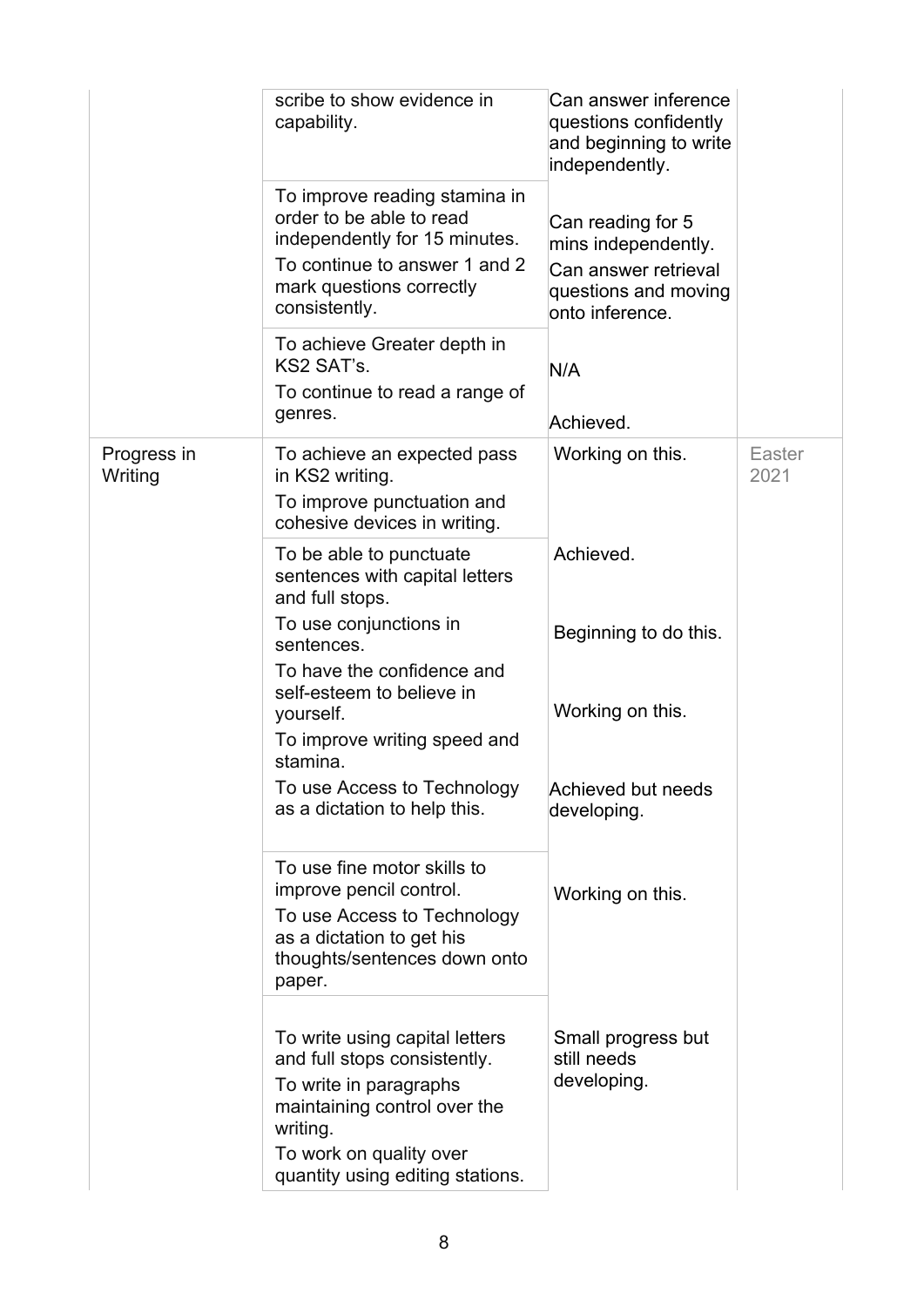| Progress in<br><b>Mathematics</b> | To achieve Greater depth in<br>KS2 SAT's.<br>To continue a love of writing<br>during Y6.<br>To achieve an expected pass<br>in KS2 Maths.                                                                                       | Achieved.<br>Working on this.                                                                           | Easter<br>2021 |
|-----------------------------------|--------------------------------------------------------------------------------------------------------------------------------------------------------------------------------------------------------------------------------|---------------------------------------------------------------------------------------------------------|----------------|
|                                   | To know my 3,4 and 6 times<br>tables.<br>To consolidate written methods<br>for multiplication and division.<br>To improve presentation and<br>layout of calculations.<br>To focus and achieve a good<br>amount in lesson time. | Can count in 3 and 4<br>and needs to work on<br>6.<br>Working on this.<br>Achieved.<br>Working on this. |                |
|                                   | To improve presentation and<br>layout of calculations.                                                                                                                                                                         | Working on this.                                                                                        |                |
|                                   | To know my 6, 7 and 8 times<br>tables.<br>To improve presentation and<br>layout of calculations.<br>To focus and achieve a good<br>amount in lesson time.                                                                      | Can count in 6,7<br>and8 but needs to<br>work on recalling of<br>facts.<br>Achieved.<br>Achieved.       |                |
|                                   | To use knowledge to solve<br>multi step problems.<br>To achieve an expected pass<br>in KS2 Maths SAT's                                                                                                                         | Working on this.                                                                                        |                |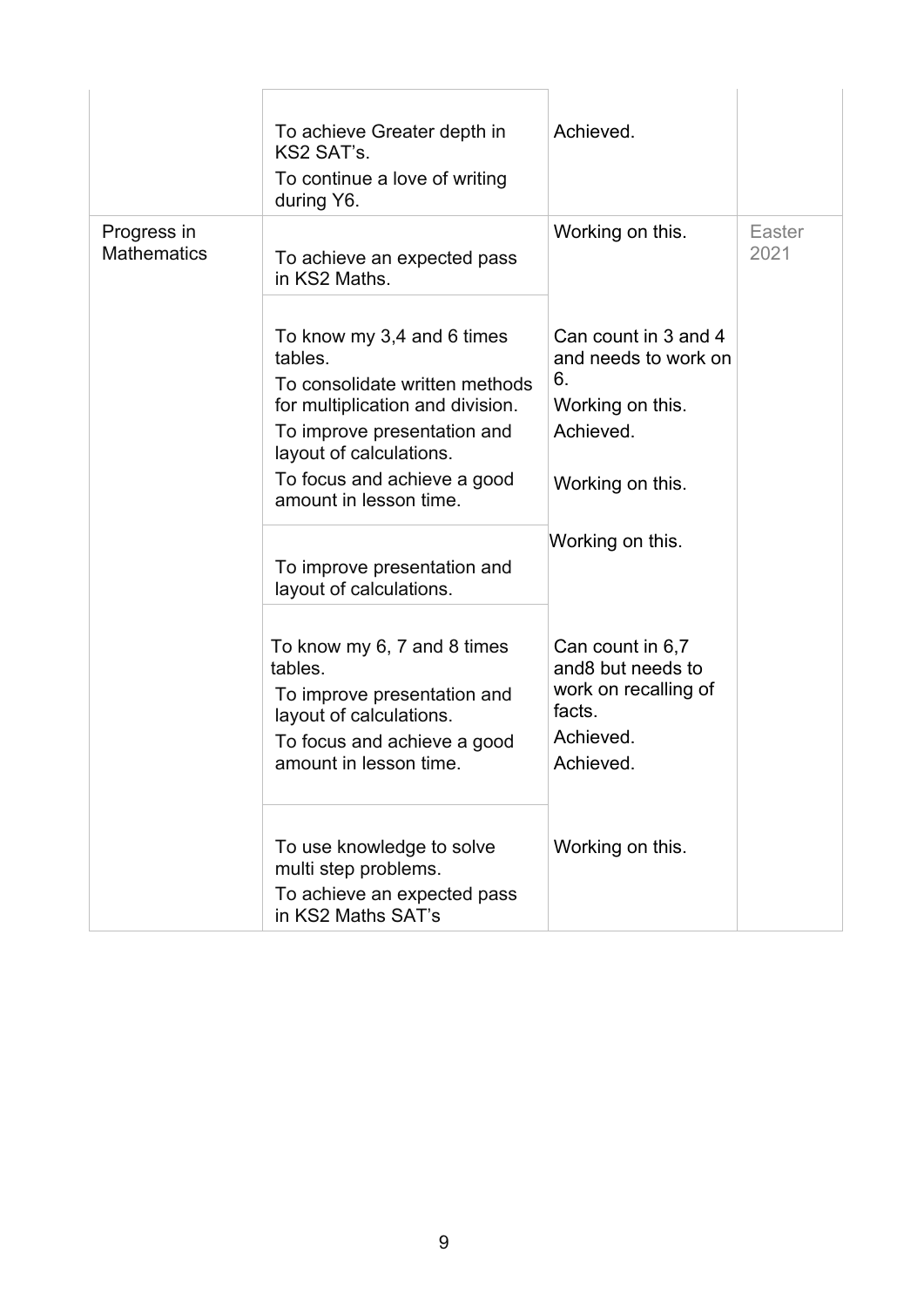## **Targeted academic support for current academic year**

| <b>Measure</b>                                     | <b>Activity</b>                                                                                                                                                                                                                                                                                                                    |
|----------------------------------------------------|------------------------------------------------------------------------------------------------------------------------------------------------------------------------------------------------------------------------------------------------------------------------------------------------------------------------------------|
| <b>Priority 1</b><br>(SIDP Quality of Education 1) | Targeted PP/SEN TA support is in place weekly with<br>specific targets and evidence of progress which is<br>recorded.                                                                                                                                                                                                              |
| Priority 2<br>(SIDP Quality of Education 1)        | Catch up funding is used to target PP/SEN pupils<br>who are not making expected progress.                                                                                                                                                                                                                                          |
| Barriers to learning these<br>priorities address   | Not making progress in line with peers.                                                                                                                                                                                                                                                                                            |
| Projected spending                                 | Use of Catch Up funding to support these priorities.<br>In particular, additional teacher and TA time to target<br>support for PP pupils not making expected progress,<br>additional IT provision to support this learning in<br>school and where necessary use of BLAST speech<br>and language support for those that require it. |

# **Wider strategies for current academic year**

| <b>Measure</b>                                   | <b>Activity</b>                                                                                                                  |
|--------------------------------------------------|----------------------------------------------------------------------------------------------------------------------------------|
| <b>Priority 1</b>                                | Development of approaches to teaching Social and<br>Emotional learning (SEL) by class teachers                                   |
| Priority 2                                       | Use of Sport Premium Funding to support PP pupils<br>and promote Unity Pledges through the activities<br>outline in the SP plan. |
| Barriers to learning these<br>priorities address | The emotional impact of OVID19/reduced time in<br>school with peers                                                              |
| Projected spending                               | TA staffing<br>Catch up funding used for additional TA and teacher<br>targeted support, IT provision and support<br>programmes.  |